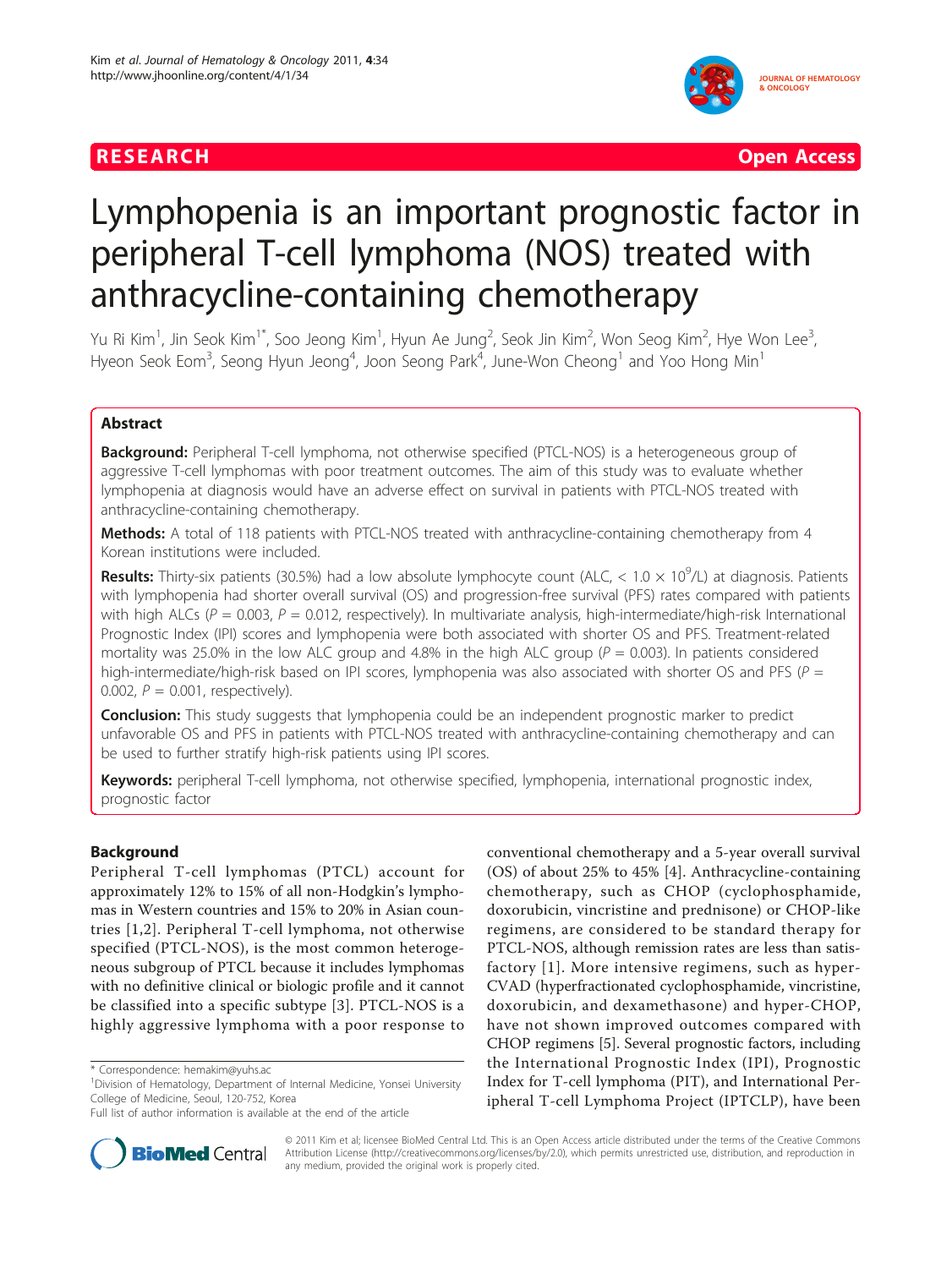suggested as methods to determine prognostic factors for outcomes with PTCL-NOS [[6](#page-7-0)-[9](#page-7-0)]. In addition, biologic markers such as nuclear factor (NF)- $\kappa$ B and cytochrome P4503A4 isoenzymes have been proposed; however, they do not stratify PTCL-NOS completely [[3](#page-7-0),[10](#page-7-0)-[12\]](#page-7-0). As a result, there is no single or simple clinical or biologic parameter for predicting treatment outcomes, except for IPI, in patients with PTCL-NOS. Because previous prognostic markers, such as IPI, have been based on information from all patients with PTCL-NOS regardless of chemotherapy regimen used, the role of IPI needs to be evaluated in patients treated with similar chemotherapy regimens. This would allow for identification of additional simple prognostic markers in the same population of patients.

Lymphopenia measured by absolute lymphocyte count (ALC) at diagnosis has been studied as an independent prognostic factor for poor survival in many hematologic malignancies, including Hodgkin's disease, diffuse large B-cell lymphoma (DLBCL), and follicular lymphoma [[13](#page-7-0)-[19\]](#page-8-0). In addition, it is known as a poor prognostic marker in solid tumors such as metastatic breast cancer and sarcomas [[18](#page-7-0)]. Lymphopenia can also be used as a predictable marker for the relapse after chemotherapy; lymphocyte recovery after chemotherapy and autologous hematopoietic stem cell transplantation (ASCT) can help predict clinical outcomes in DLBCL patients [[20,21](#page-8-0)]. A few studies have reported the clinical impact of lymphopenia in T-cell lymphoma. Recently, the role of lymphopenia at diagnosis was suggested as a powerful predictor of unfavorable treatment outcomes in extranodal natural killer/T-cell lymphoma (ENKL) [[22\]](#page-8-0). Because there is no information on the role of lymphopenia at diagnosis of PTCL-NOS, we evaluated its prognostic value in the patients with PTCL-NOS treated with similar chemotherapy regimens. The objective of this study was to retrospectively investigate whether lymphopenia is a predictive marker for survival in patients with PTCL-NOS treated with anthracycline-containing chemotherapy.

# Patients and methods

# Patients

Patients diagnosed with PTCL between January 2000 and December 2009 from 4 Korean institutions were evaluated for inclusion into the study. Patients with a diagnosis of PTCL other than PTCL-NOS, such as anaplastic large cell lymphoma, angioimmunoblastic T-cell lymphoma, enteropathy-associated T-cell lymphoma, ENKL, subcutaneous panniculitis-like T-cell lymphoma, primary cutaneous T-cell lymphoma (e.g., mycosis fungoides) were excluded. Specific extranodal presentations of PTCL-NOS including primary central nervous system (CNS) lymphoma or primary cutaneous lymphoma were also excluded. Among 169 patients with PTCL-NOS screened, 21 were excluded for the following reasons: 2 patients for double primary cancer, 5 for up-front ASCT, 4 for primary CNS lymphoma, 5 for primary cutaneous lymphoma, and 5 for incomplete clinical data. Another 15 (8.9%) patients who did not receive chemotherapy because of poor performance status, combined comorbidity, or patient refusal were also excluded. A total of 133 patients received systemic chemotherapy. Of these, 118 (88.7%) patients were treated with anthracycline-containing chemotherapy (e.g., CHOP or CHOPlike regimens) as first-line treatment and 15 (11.3%) were treated without anthracycline-containing chemotherapy (e.g., IMEP [ifosfamide, etoposide, methotrexate, prednisone]). Therefore, 118 patients were included in the trial.

Medical records were retrospectively reviewed for patient demographics. These included age ( $< 60$  vs.  $\geq 60$  years), gender (male vs. female), Eastern Cooperative Oncology Group (ECOG) performance status (0-1 vs. 2-4), the presence of B symptom (present vs. absent), Ann Arbor stage (1-2 vs. 3-4), the number of extranodal sites involved (0-1  $vs. ≥ 2$ ), bone marrow involvement (positive vs. negative), lactic dehydrogenase (LDH) concentrations (normal vs. elevated), ALC ( $\geq 1.0 \times 10^9$ /L vs. <  $1.0 \times 10^9$ /L), and prognostic scores such as IPI (low risk/low-intermediate risk vs. high-intermediate/high risk) and PIT (group 1-2 vs. group 3-4). For this study, lymphopenia was defined as an ALC less than  $1.0 \times 10^9$ /L. Complete blood counts (CBC) with differential and chemistry were performed at the time of diagnosis and prior to treatment. No patients showed clinical signs of severe infection at the time of laboratory testing. The study protocol was approved by the institutional review board from each participating institution.

# Prognostic scores

IPI scores were based on age, ECOG performance status, LDH concentrations, the number of extranodal sites involved, and Ann Arbor stage as described above [[9](#page-7-0)]. Four risk groups were defined by IPI score: 0 to 1, low risk; 2, low-intermediate risk; 3, high-intermediate risk; and 4 to 5, high risk. PIT scores were calculated using age, ECOG performance status, LDH, and bone marrow involvement as described above. Four risk groups were defined by PIT scores: 0, group 1; 1, group 2; 2, group 3; and 3 to 4, group 4 [\[6\]](#page-7-0).

# Treatment and response

Anthracycline-containing chemotherapy included CHOP  $(n = 98)$ , CHOP-like regimens  $(n = 14)$ , ProMACE/Cyta-BOM (prednisone, cyclophosphamide, doxorubicin, etoposide, cytarabine, bleomycin, vincristine, and methotrexate; n = 2), CAVOP (cyclophosphamide, doxorubicin, etoposide, vincristine, and prednisolone;  $n = 2$ ), or hyper-CVAD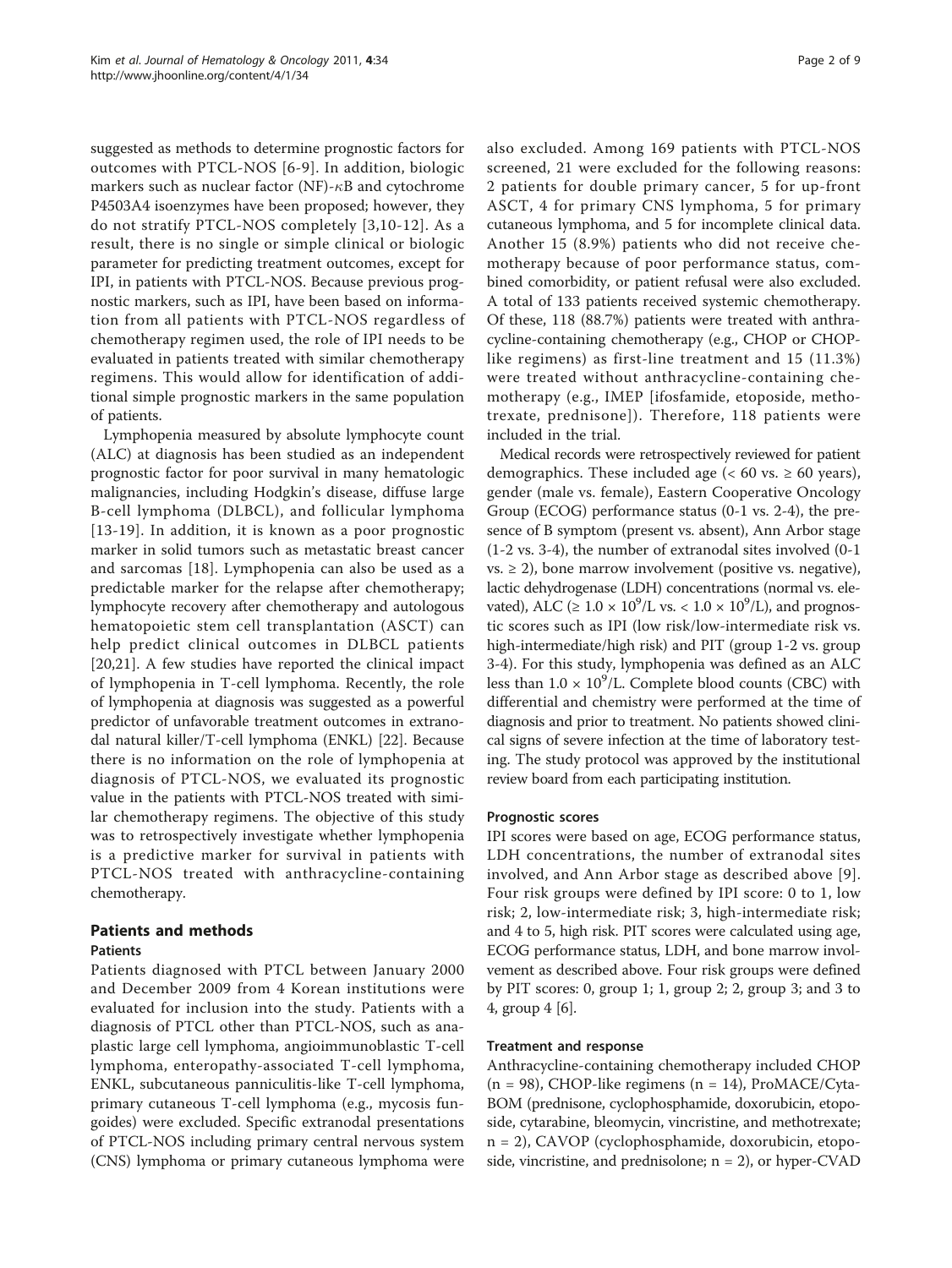<span id="page-2-0"></span> $(n = 2)$ . Tumor response was defined as a complete response (CR), partial response (PR), stable disease, and progressive disease according to the International Workshop criteria [[23](#page-8-0)]. Overall response rate (ORR) was defined as the proportion of patients achieving a PR or better.

#### Statistical methods

The significance for categorical variables was calculated using the chi-square test. Continuous variables were compared by the t-test. Overall survival (OS) was measured from the first date of diagnosis until death from any cause, with surviving patients censored at the last follow-up date. Progression-free survival (PFS) was defined as the time from the date of diagnosis until disease progression, relapse after response, or death due to lymphoma or treatment. Death from other causes or survival at last followup were censored. Survival curves were plotted by the Kaplan-Meier method and compared using the log-rank test. The influence of each prognostic factor identified by univariate analysis was assessed by multivariate analysis using Cox proportional-hazards regression stepwise method. A P-value < 0.05 was considered statistically significant for all analyses. All statistical analyses were performed using SPSS for Windows, Version 18.0.

### Results

# Patient characteristics

A total of 118 patients were treated with anthracyclinecontaining chemotherapy. The study group consisted of 79 males (66.9%) and 39 females (33.0%) with a median age of 56 years (range, 20-86 years). Fourteen (11.8%) patients presented with a poor performance status, and 32 (27.1%) had B symptoms at diagnosis. Seventy-nine (66.9%) patients had stage III or IV advanced disease. The number of patients with extranodal involvement at more than 1 sites and involvement of bone marrow were 35 (29.6%) and 33 (27.9%), respectively. Sixty-one (51.6%) patients had elevated LDH. For IPI scores, 44 (37.3%) patients were classified as low risk, 31 (26.3%) as lowintermediate risk, 30 (25.4%) as high-intermediate risk, and 13 (11.0%) as high risk. For PIT scores, 30 (25.4%) patients were classified in group 1, 43 (36.4%) in group 2, 28 (23.7%) in group 3, and 17 (14.4%) in group 4.

# Clinical characteristics according to absolute lymphocyte count

The median ALC was  $1.32 \times 10^9$ /L (range, 0.039-5.03  $\times$  $10^9$ /L). Patients were divided into 2 groups according to ALC ( $\ge$  or < 1.0  $\times$  10<sup>9</sup>/L). The proportion of patients with a low ALC was 30.5% (36 of 118 patients). For patients classified as having a high ALC ( $n = 82$ ), the median level was  $1.78 \times 10^{9}$ /L (range,  $1.04$ -5.03  $\times 10^{9}$ /L). Patients with low ALC ( $n = 36$ ) had a median level of  $0.69 \times 10^9$ /L (range, 0.039-0.98  $\times$   $10^9$ /L). The clinical

characteristics of patients according to ALC are shown in Table 1. The following characteristics were similar between the 2 groups: age, gender, performance status, presence of B symptom, Ann Arbor stage, number of extranodal sites involved, and involvement of bone marrow. The average number of cycles of first-line chemotherapy given was lower in low ALC group compared with the high ALC group ( $P = 0.007$ ). Elevated LDH, high-intermediate/high risk IPI scores and high PIT scores were correlated with a low ALC ( $P = 0.031$ ,  $P =$ 0.043,  $P = 0.010$ , respectively).

#### Response according to absolute lymphocyte count

Among the 118 patients who were treated with anthracycline-containing chemotherapy, 105 were evaluable for treatment response. Fifty-six (47.4%) patients achieved a CR and 78 (66.1%) achieved a PR or better. The CR rate

#### Table 1 Patient characteristics according to absolute lymphocyte count

|                                                  | High ALC<br>$(N = 82)$ | Low ALC P-value<br>$(N = 36)$ |       |
|--------------------------------------------------|------------------------|-------------------------------|-------|
| Age                                              |                        |                               |       |
| $< 60$ vs. $\geq 60$ years                       | 51/31                  | 21/15                         | 0.692 |
| Gender                                           |                        |                               |       |
| Male vs. Female                                  | 55/27                  | 24/12                         | 0.966 |
| Performance status                               |                        |                               |       |
| $0-1$ vs. $2-4$                                  | 74/8                   | 30/6                          | 0.355 |
| B symptom                                        |                        |                               |       |
| Present vs. Absent                               | 21/61                  | 11/25                         | 0.578 |
| Stage                                            |                        |                               |       |
| $1-2$ vs. $3-4$                                  | 31/51                  | 8/28                          | 0.098 |
| Extranodal involvement                           |                        |                               |       |
| 0-1 vs. $\geq$ 2                                 | 62/20                  | 21/15                         | 0.059 |
| Bone marrow involvement                          |                        |                               |       |
| Positive vs. Negative                            | 21/61                  | 12/24                         | 0.389 |
| <b>IDH</b>                                       |                        |                               |       |
| Normal vs. Flevated                              | 45/37                  | 12/24                         | 0.031 |
| P                                                |                        |                               |       |
| L, LI vs. HI, H                                  | 57/25                  | 18/18                         | 0.043 |
| PIT                                              |                        |                               |       |
| Group 1-2 vs. 3-4                                | 57/25                  | 16/20                         | 0.010 |
| <b>CR</b>                                        |                        |                               |       |
| CR vs. non-CR                                    | 42/37                  | 14/12                         | 0.952 |
| Response ( $\geq$ PR)                            |                        |                               |       |
| Responder vs. Non-responder                      | 61/18                  | 17/9                          | 0.231 |
| TRM during the 1 <sup>st</sup> line chemotherapy |                        |                               |       |
| Yes vs. No                                       | 4/78                   | 9/27                          | 0.003 |
| Cycles of 1 <sup>st</sup> line Chemotherapy      |                        |                               |       |
| Median, range                                    | $6(1-8)$               | $3(1-9)$                      | 0.007 |

LDH, lactate dehydrogenase; IPI, International Prognostic Index; L, low; LI, lowintermediate; HI, high-intermediate; H, high; PIT, Prognostic Index for peripheral T-cell lymphoma; CR, complete response; PR, partial response; TRM, treatment related mortality; ALC, absolute lymphocyte count.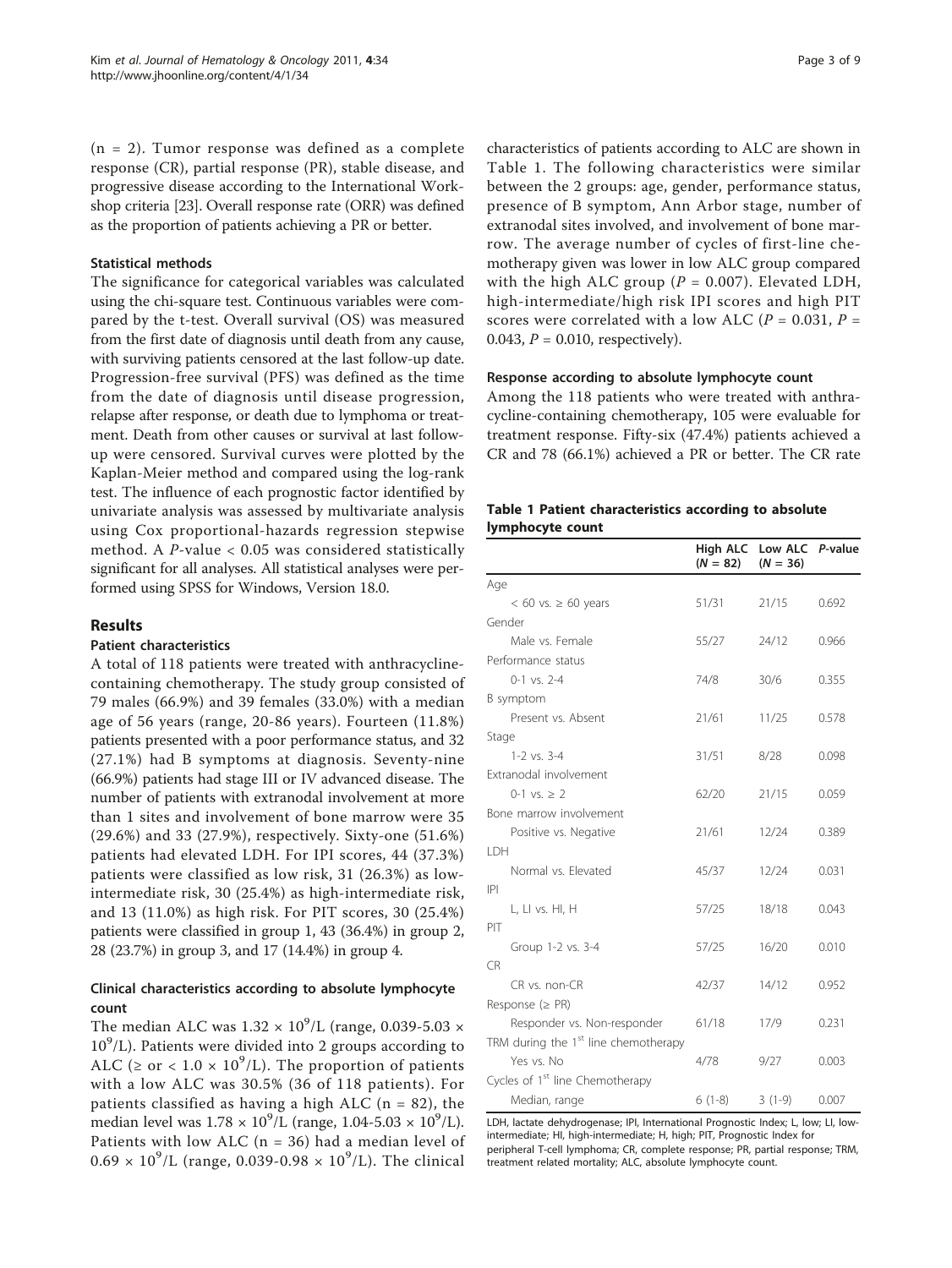was 53.2% (42 of 79 patients) and the ORR was 78.2% (61 of 79 patients) in the high ALC group. For the low ALC group, the CR rate was 53.8% (14 of 26 patients) and the ORR was 65.4% (17 of 26 patients). There were no statistically significant differences in the CR rate and ORR based on ALC (Table [1\)](#page-2-0).

#### Overall survival and progression-free survival analysis

The median duration of follow-up was 27.6 months (range, 1.0-69.2 months). Sixty (50.8%) patients died during the follow-up period. The rate of treatment-related mortality (TRM) during first-line anthracycline-containing chemotherapy was 11.0% (13 of 118 patients); 25.0% (9 of 36 patients) in low ALC group and 4.8% (4 of 82 patients) in high ALC group ( $P = 0.003$ ). The 3-year estimate for OS was 48.5% and PFS was 35.0%.

The median OS was longer in patients with high ALCs compared to those with low ALCs (69.4 months vs. 15.5 months,  $P = 0.003$ ; Figure 1A). In univariate analysis, the following variables were associated with an unfavorable OS: poor performance status ( $P < 0.001$ ), number of extranodal sites involved  $\geq 2$  (P = 0.005), elevated LDH ( $P < 0.001$ ), high-intermediate/high risk IPI  $(P < 0.001)$ , and PIT groups 3, 4  $(P < 0.001$ ; Table [2](#page-4-0)). In multivariate analysis, IPI (hazard ratio [HR] 4.06, 95% CI 2.40-6.84, P < 0.001) and lymphopenia (HR 2.24, 95% CI 1.33-3.78,  $P = 0.002$ ) were independent prognostic factors for predicting OS in patients with PTCL-NOS (Table [3\)](#page-4-0).

The median PFS was longer in patients with high ALCs compared to those with low ALCs (18.1 months vs. 7.0 months,  $P = 0.012$ ; Figure 1B). Poor performance status  $(P = 0.016)$ , advanced stage  $(P = 0.041)$ , number of extranodal sites involved  $\geq 2$  ( $P = 0.003$ ), bone marrow involvement ( $P = 0.039$ ), elevated LDH ( $P = 0.025$ ), high IPI scores ( $P < 0.001$ ), and high PIT scores ( $P = 0.026$ ) were associated with a shorter PFS by univariate analysis. Of these factors, high IPI scores (HR 2.43, 95% CI 1.51-3.90, P < 0.001) and lymphopenia (HR 1.94, 95% CI 1.19-3.18,  $P = 0.008$ ) were significant independent prognostic factors for predicting PFS by multivariate analysis (Table [3\)](#page-4-0).

# Survival analysis of high-intermediate/high-risk IPI patients

Forty-three (36.4%) patients were categorized as highintermediate/high risk by IPI scores. The median followup duration was 8.1 months (range, 4.3-11.8 months). Eighteen (41.9%) patients were in the low ALC group. Thirty-three patients (76.7%) died during the follow-up period. The TRM rate during first-line anthracyclinecontaining chemotherapy was 4.0% (1 of 25 patients) in the high ALC group and 38.8% (7 of 18 patients) in the low ALC group ( $P = 0.006$ ). The 3-year estimate for OS was 20.1% and for PFS was 17.9%. The median OS was longer in patients in the high ALC group–10.6 months (range, 3.9-17.2 months) versus 4.0 months (range, 1.1-6.8 months) in the low ALC group ( $P = 0.002$ ). Lymphopenia was also independently associated with an unfavorable

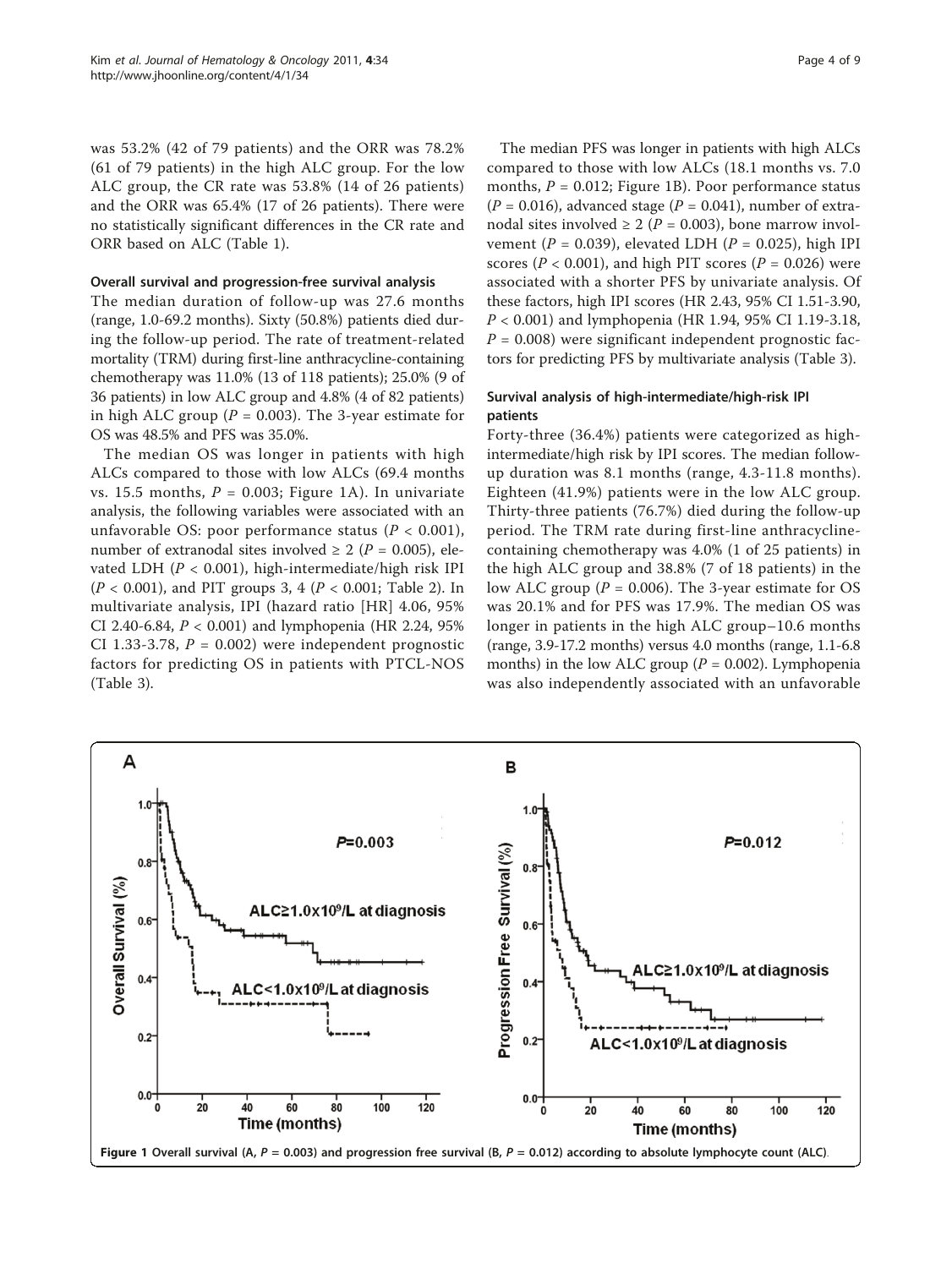|                             | Median OS, months | ັ<br>HR (95% CI)  | P-value | Median PFS, months | HR (95% CI)         | P-value |
|-----------------------------|-------------------|-------------------|---------|--------------------|---------------------|---------|
| Age                         |                   |                   |         |                    |                     |         |
| $< 60$ years                | 69.4              | 1.54 (0.92-2.58)  | 0.100   | 11.9               | $1.00(0.62 - 1.62)$ | 0.976   |
| $\geq 60$ years             | 18.9              |                   |         | 13.8               |                     |         |
| Gender                      |                   |                   |         |                    |                     |         |
| Male                        | 30.0              | $1.24(0.73-2.11)$ | 0.422   | 12.1.              | $0.91(0.55 - 1.51)$ | 0.732   |
| Female                      | 27.5              |                   |         | 15.2               |                     |         |
| Performance status          |                   |                   |         |                    |                     |         |
| $0 - 1$                     | 57.4              | 4.09 (2.10-8.00)  | < 0.001 | 14.5               | 2.28 (1.16-4.46)    | 0.016   |
| $2 - 4$                     | 6.3               |                   |         | 3.6                |                     |         |
| <b>B</b> symptom            |                   |                   |         |                    |                     |         |
| Absent                      | 38.5              | 1.45 (0.84-2.50)  | 0.178   | 14.7               | 1.31 (0.79-2.16)    | 0.282   |
| Present                     | 15.6              |                   |         | 7.1                |                     |         |
| Stage                       |                   |                   |         |                    |                     |         |
| $1 - 2$                     | 69.4              | 1.63 (0.93-2.87)  | 0.086   | 19.1               | 1.68 (1.02-2.77)    | 0.041   |
| $3 - 4$                     | 16.6              |                   |         | 9.5                |                     |         |
| Extranodal involvement      |                   |                   |         |                    |                     |         |
| $0 - 1$                     | 69.4              | 2.10 (1.24-3.54)  | 0.005   | 18.1               | 2.08 (1.29-3.35)    | 0.003   |
| $\geq 2$                    | 11.5              |                   |         | 8.1                |                     |         |
| Bone marrow involvement     |                   |                   |         |                    |                     |         |
| Negative                    | 57.4              | 1.62 (0.93-2.79)  | 0.084   | 14.5               | 1.68 (1.02-2.76)    | 0.039   |
| Positive                    | 10.2              |                   |         | 7.3                |                     |         |
| LDH                         |                   |                   |         |                    |                     |         |
| Normal                      | <b>NR</b>         | 2.89 (1.67-5.00)  | < 0.001 | 16.0               | 1.69 (1.06-2.68)    | 0.025   |
| Elevated                    | 11.5              |                   |         | 8.8                |                     |         |
| P                           |                   |                   |         |                    |                     |         |
| L, L                        | <b>NR</b>         | 3.96 (2.36-6.66)  | < 0.001 | 18.1               | 2.34 (1.47-3.74)    | < 0.001 |
| HI, H                       | 8.1               |                   |         | 8.1                |                     |         |
| PIT                         |                   |                   |         |                    |                     |         |
| Group 1-2                   | 76.1              | 2.78 (1.67-4.62)  | < 0.001 | 15.2               | 1.69 (1.06-2.69)    | 0.026   |
| Group 3-4                   | 10.1              |                   |         | 9.4                |                     |         |
| ALC                         |                   |                   |         |                    |                     |         |
| $\geq 1.0 \times 10^{9}$ /l | 69.4              | 2.19 (1.30-3.67)  | 0.003   | 18.1               | 3.01 (1.14-3.02)    | 0.012   |
| $<1.0\times10^9\!/$         | 15.5              |                   |         | 7.0                |                     |         |

<span id="page-4-0"></span>

LDH, lactate dehydrogenase; IPI, International Prognostic Index; L, low; LI, low-intermediate; HI, high-intermediate; H, high; PIT, Prognostic Index for peripheral Tcell lymphoma; ALC, absolute lymphocyte count; NR, not reached; OS, overall survival; PFS, progression free survival.

impact on OS (HR 3.09, 95% CI 1.52-6.32, P = 0.002) and PFS (HR 4.01, 95% CI 1.80-9.00, P = 0.001; Figures [2A](#page-5-0) and [2B](#page-5-0)). No other variables were significantly associated with OS or PFS by univariate analysis (Table [4](#page-6-0)).

# **Discussion**

This study found that lymphopenia is an unfavorable prognostic factor for patients with PTCL-NOS treated with anthracycline-containing chemotherapy. Higher IPI

| Table 3 Multivariate analysis for overall survival and progression free survival in patients with PTCL- NOS |  |  |  |
|-------------------------------------------------------------------------------------------------------------|--|--|--|
|                                                                                                             |  |  |  |

|                             | <b>OS</b><br>P-value | HR (95% CI)             | <b>PFS</b><br>P-value | HR (95% CI)             |
|-----------------------------|----------------------|-------------------------|-----------------------|-------------------------|
| P                           |                      |                         |                       |                         |
| L, LI                       | < 0.001              | 4.06 (95% CI 2.40-6.84) | < 0.001               | 2.43 (95% CI 1.51-3.90) |
| HI, H                       |                      |                         |                       |                         |
| <b>ALC</b>                  |                      |                         |                       |                         |
| $\geq 1.0 \times 10^{9}$ /l | 0.002                | 2.24 (95% CI 1.33-3.78) | 0.008                 | 1.94 (95% CI 1.19-3.18) |
| $< 1.0 \times 10^{9}/I$     |                      |                         |                       |                         |

IPI, International Prognostic Index; L, low; LI, low-intermediate; HI, high-intermediate; H, high; ALC, absolute lymphocyte count; OS, overall survival; PFS, progression free survival.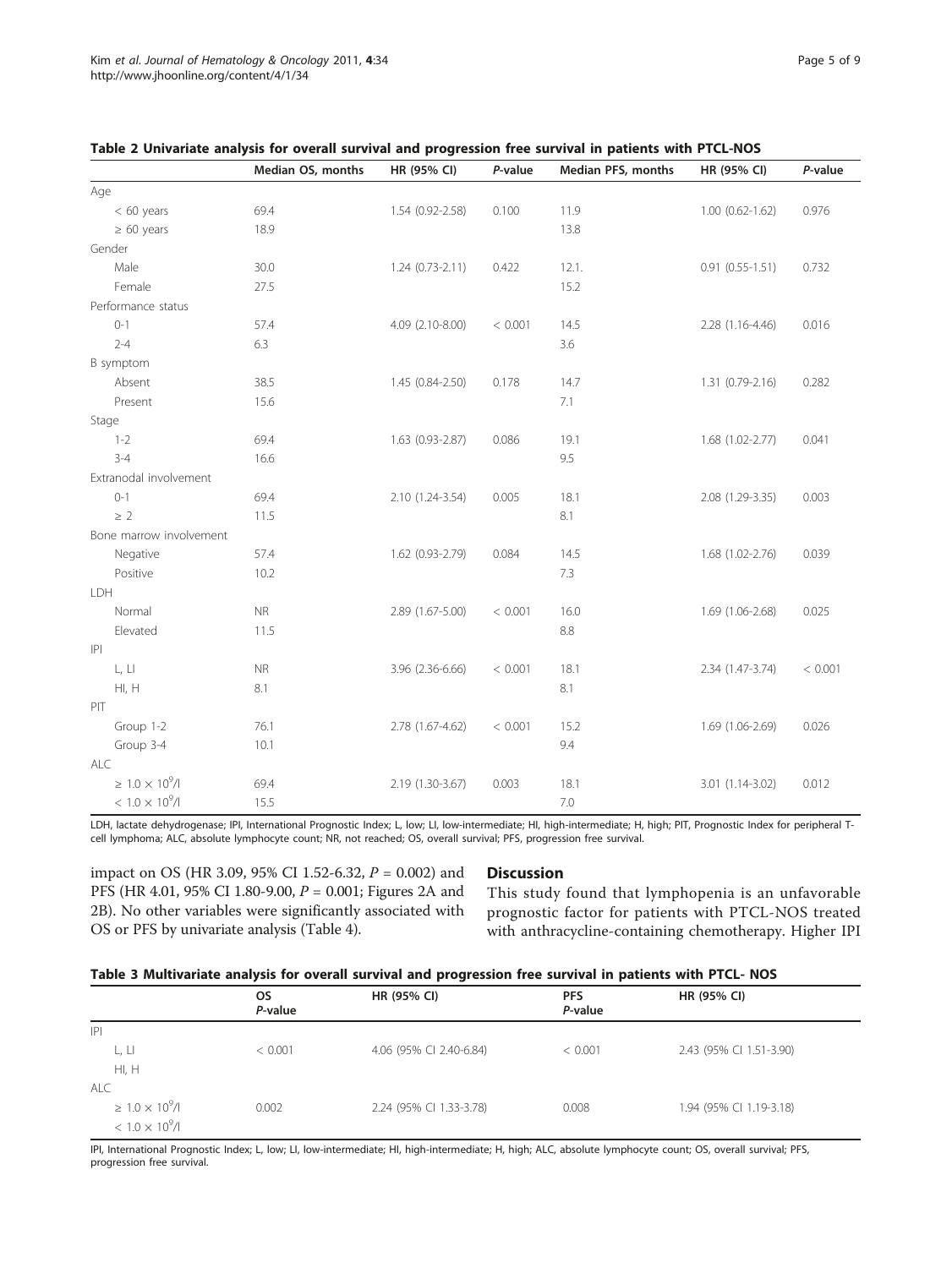<span id="page-5-0"></span>

scores and lymphopenia prior to chemotherapy were independent prognostic factors for shorter OS and PFS in these patients. Lymphopenia was frequently observed in patients with elevated LDH, high-intermediate/high risk IPI scores, and high PIT scores ( $P = 0.031$ ,  $P =$ 0.043,  $P = 0.010$ , respectively). However, lymphopenia had a significant role in identifying subgroups with a poorer prognosis among patients at high-risk according to IPI scores; in these patients, lymphopenia was associated with significantly shorter OS and PFS ( $P = 0.003$ ,  $P = 0.012$ , respectively).

Both IPI and PIT scores have been used as important prognostic factors in PTCL [[6,9\]](#page-7-0). Recently, IPI scores were found to be the most reliable factor in predicting survival, but PIT scores had no significant prognostic role according to the IPTCLP [[24](#page-8-0)]. However, the prognostic value of both these factors were studied regardless of the type of systemic chemotherapy. Moreover, no parameters were used to predict treatment outcomes or further stratify patients with the same IPI scores. Castillo et al. reported that a PIT score > 2 and lymphopenia were independent prognostic factors for predicting a poor response to therapy and survival in 69 patients with PTCL-NOS [[25\]](#page-8-0). However, this study included only 37 patients who were treated with systemic chemotherapy [[25\]](#page-8-0). Therefore, there was insufficient evidence to determine the prognostic role of lymphopenia in PTCL-NOS. According to our data, 53.3% (8 of 15) of untreated patients did not receive chemotherapy because of poor performance status, and 60.0% (9 of 15) of these patients had lymphopenia at diagnosis. Poor performance status and lymphopenia might be frequently observed in patients who do not receive chemotherapy. Therefore, any analysis of the prognostic role of lymphopenia should be performed only among patients who receive similar systemic chemotherapy. In our study, we enrolled patients newly diagnosed with PTCL-NOS who were treated with anthracycline-containing chemotherapy as first-line treatment and excluded patients who did not receive any treatment or who received up-front ASCT. Therefore, patients enrolled in our study may be more homogenous compared with patients from previous studies and may be more appropriate for evaluating prognostic factors.

The causes for lymphopenia are multi-factorial and its consequences are heterogeneous. First of all, lymphopenia could be related to inflammation, a condition usually accompanied by relative neutrophilia or absolute lymphopenia. In certain situations, inflammatory mediators seem to play an important role in the development and progression of cancers [[26](#page-8-0)]. There are some reports on the relationship between inflammation and cancer treatment outcomes via the transcription factors  $NF - \kappa B$  in PTCL [[11](#page-7-0),[27](#page-8-0)]. In our study, lymphopenia was not simply a result of impairment of bone marrow function, because there was no significant difference in bone marrow involvement between ALC groups ( $P = 0.578$ ). It could be suggested that lymphopenia may be related to higher tumor burden and increased inflammatory mediators because we found that lymphopenia was closely related to elevated LDH,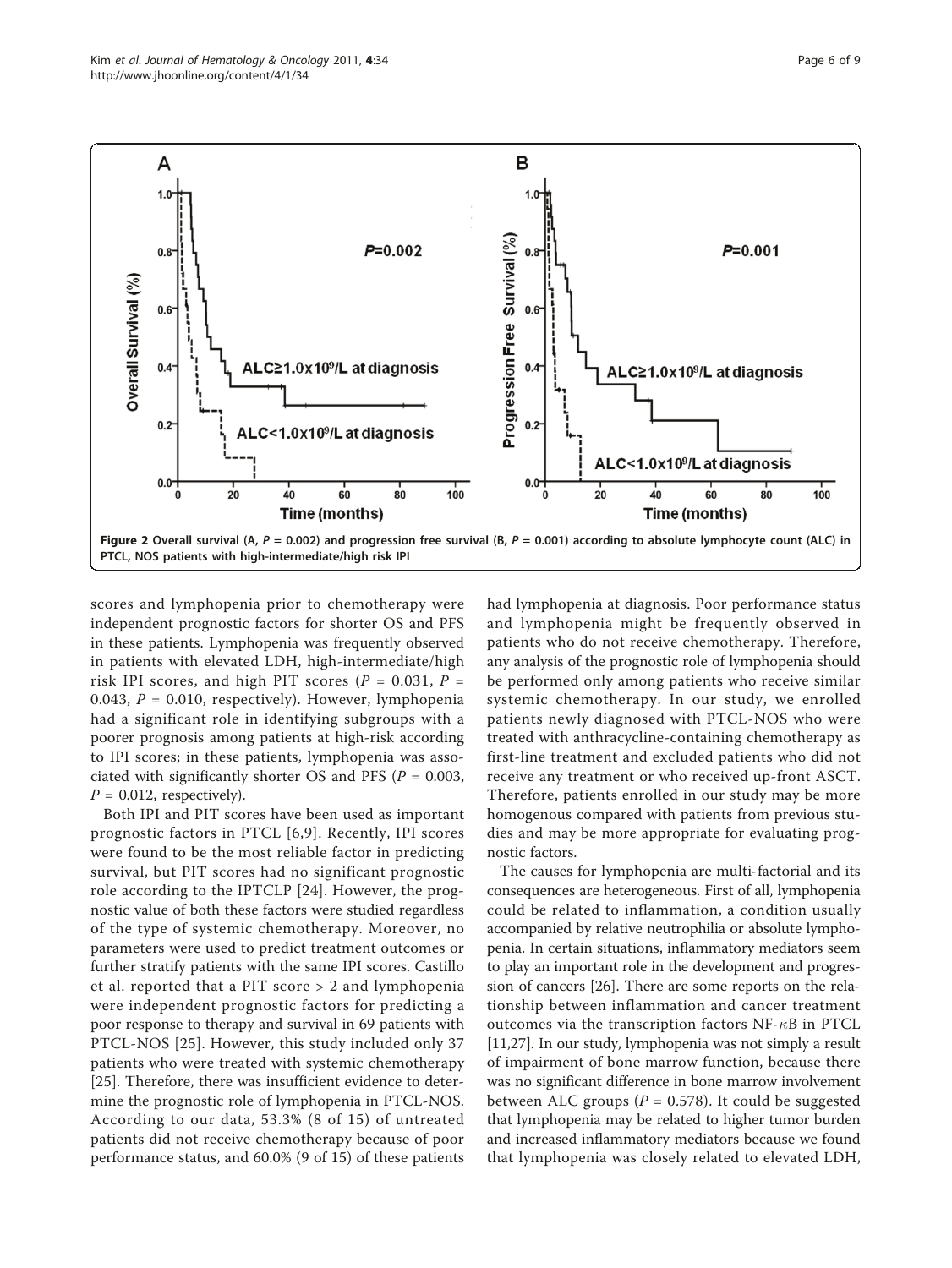|                             | Median OS, months | HR (95% CI)         | P-value | Median PFS, months | HR (95% CI)         | P-value |
|-----------------------------|-------------------|---------------------|---------|--------------------|---------------------|---------|
| Age                         |                   |                     |         |                    |                     |         |
| $< 60$ years                | 7.0               | $0.79(0.39-1.61)$   | 0.512   | 2.9                | $0.50(0.24-1.01)$   | 0.059   |
| $\geq 60$ years             | 9.2               |                     |         | 9.6                |                     |         |
| Gender                      |                   |                     |         |                    |                     |         |
| Male                        | 10.1              | 1.33 (0.64-2.76)    | 0.444   | 8.1                | 1.07 (0.29-2.29)    | 0.862   |
| Female                      | 5.2               |                     |         | 3.5                |                     |         |
| Performance status          |                   |                     |         |                    |                     |         |
| $0 - 1$                     | 10.1              | 1.72 (0.79-3.73)    | 0.168   | 8.1                | $1.15(0.51 - 2.59)$ | 0.728   |
| $2 - 4$                     | 4.8               |                     |         | 3.6                |                     |         |
| B symptom                   |                   |                     |         |                    |                     |         |
| Absent                      | 9.2               | 1.29 (0.62-2.66)    | 0.490   | 8.1                | $1.09(0.51 - 2.33)$ | 0.810   |
| Present                     | 7.0               |                     |         | 3.6                |                     |         |
| Stage                       |                   |                     |         |                    |                     |         |
| $1 - 2$                     | 4.0               | $0.21(0.02 - 0.72)$ | 0.147   | 3.6                | $0.45(0.05-3.44)$   | 0.445   |
| $3 - 4$                     | 9.2               |                     |         | 8.1                |                     |         |
| Extranodal involvement      |                   |                     |         |                    |                     |         |
| $0 - 1$                     | 10.1              | 1.13 (0.56-2.28)    | 0.729   | 14.7               | $1.27(0.61 - 2.67)$ | 0.518   |
| $\geq$ 2                    | 8.1               |                     |         | 3.9                |                     |         |
| Bone marrow involvement     |                   |                     |         |                    |                     |         |
| Negative                    | 11.9              | 1.33 (0.66-2.67)    | 0.414   | 9.5                | $1.29(0.64 - 2.61)$ | 0.467   |
| Positive                    | 7.3               |                     |         | 7.0                |                     |         |
| LDH                         |                   |                     |         |                    |                     |         |
| Normal                      | 9.2               | 1.51 (0.45-4.97)    | 0.498   | 8.1                | $1.54(0.46-5.10)$   | 0.474   |
| Elevated                    | 7.6               |                     |         | 7.3                |                     |         |
| PIT                         |                   |                     |         |                    |                     |         |
| Group 1-2                   | 16.9              | 1.35 (0.58-3.14)    | 0.476   | 8.1                | $1.06(0.45-2.48)$   | 0.883   |
| Group 3-4                   | 7.6               |                     |         | 7.3                |                     |         |
| ALC                         |                   |                     |         |                    |                     |         |
| $\geq 1.0 \times 10^{9}$ /l | 10.6              | 3.09 (1.52-6.32)    | 0.002   | 11.9               | 4.02 (1.80-8.97)    | 0.001   |
| $< 1.0 \times 10^{9}$ /l    | 4.0               |                     |         | 2.9                |                     |         |

<span id="page-6-0"></span>

| Table 4 Univariate analysis for overall survival and progression free survival in high-intermediate and high risk IPI |  |  |  |  |
|-----------------------------------------------------------------------------------------------------------------------|--|--|--|--|
| patients                                                                                                              |  |  |  |  |

LDH, lactate dehydrogenase; IPI, International Prognostic Index; L, low; LI, low-intermediate; HI, high-intermediate; H, high; PIT, Prognostic Index for peripheral Tcell lymphoma; ALC, absolute lymphocyte count; OS, overall survival; PFS, progression free survival.

high-intermediate/high risk IPI scores, and high PIT scores. However, there may be other clinical meanings of lymphopenia besides tumor burden, since lymphopenia was an independent prognostic factor even among patients classified as high-intermediate/high risk based on IPI scores.

ALC is a surrogate marker of host immunity. Because lymphopenia is reflective of a damaged immune system, patients with lymphopenia usually showed poor response and survival rates [\[25](#page-8-0)]. Previous studies have explained why low ALCs might be related to immune suppression or be a consequence of lymphocytic cytokines produced by lymphoma cells [[18](#page-7-0)]. Plonquet et al. reported that a low NK cell count was related to a poor response to chemotherapy in patients with DLBCL treated with rituximab [\[28](#page-8-0)]. CD4 lymphopenia is known to be an independent risk factor for febrile neutropenia and early death in cancer patients receiving cytotoxic

chemotherapy [[29](#page-8-0)]. Therefore, lymphopenia may increase a patient's vulnerability to infection during chemotherapy. Infection-related mortality is a main cause of death during the chemotherapy for lymphoma. In our study, TRM during first-line anthracycline-containing chemotherapy was significantly higher in patients with low ALCs compared to those with high ALCs (25.0% vs. 4.8%,  $P = 0.003$ ), even though there was no difference in the treatment response rates between the 2 groups ( $P =$ 0.154). Therefore, survival differences according to the ALC are not associated with a poor response to chemotherapy, but rather to a high rate of early mortality during the chemotherapy. In conclusion, chemotherapy regimens should be carefully selected for patients with PTCL-NOS and lymphopenia in order to reduce TRM during first-line chemotherapy. Newly developed targeted agents or cellular therapy for treatment of these patients should be considered in the future.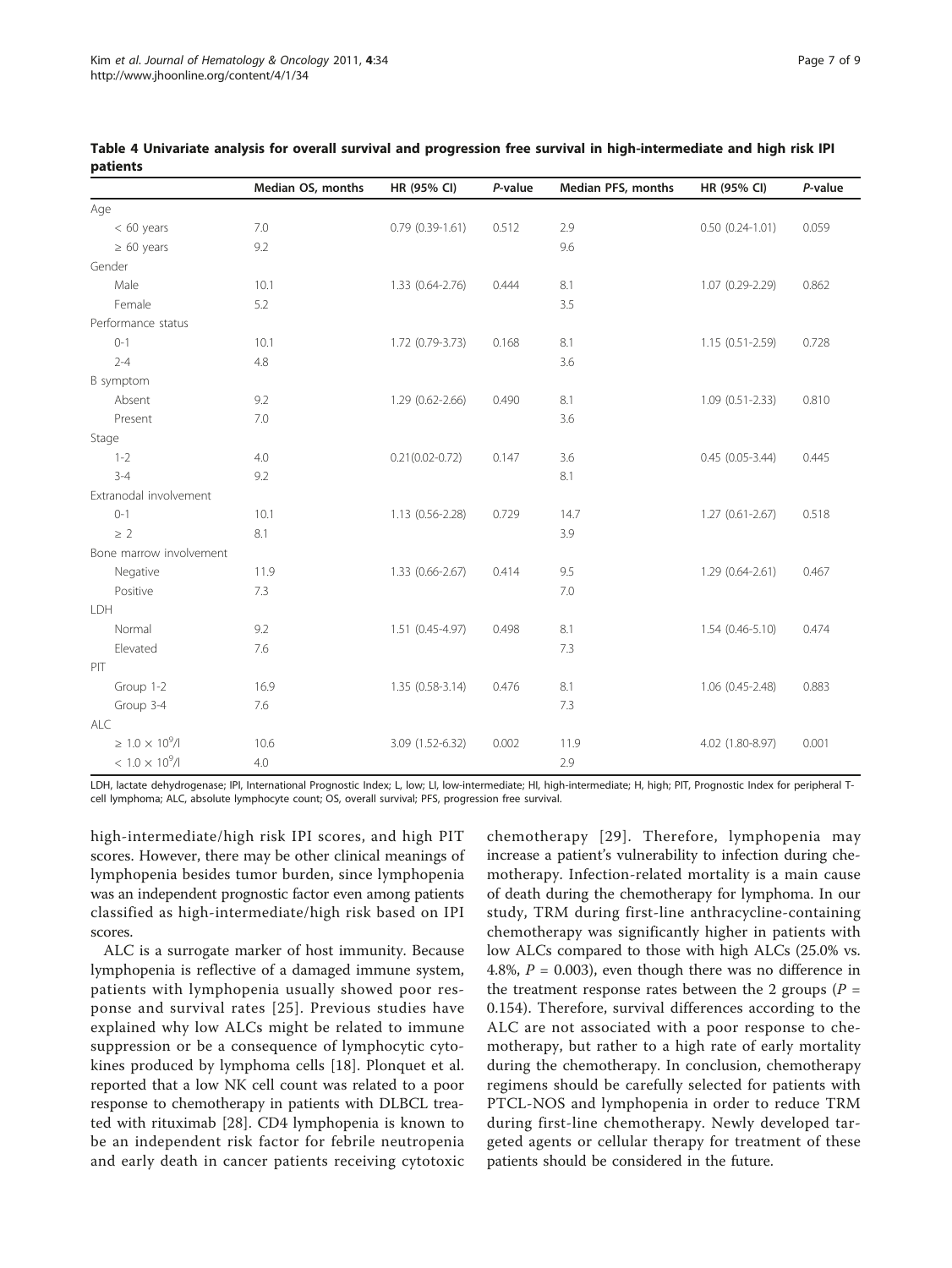<span id="page-7-0"></span>Furthermore, lymphocyte analysis at the time of diagnosis could clarify the role of lymphopenia in PTCL-NOS. Although IPI scores showed a significant role for predicting survival, ALC–a simple and easily obtainable test–was also found to have an independent role in predicting survival of patients with PTCL-NOS. Therefore, a lymphocyte count should be recommended as a standard test before initiation of first-line chemotherapy for PTCL-NOS.

Our study has some limitations. Because this study was conducted retrospectively, treatment regimens were not identical. To overcome this problem, we enrolled a relatively large number of patients newly diagnosed with PTCL-NOS who were treated with anthracycline-containing chemotherapy as first-line treatment. In this regard, large-scale, prospective studies are required to confirm the prognostic value of lymphopenia compared to other biologic tests, such as immunophenotyping or gene expression profiling. In addition, we did not perform a review of the pathology of each case, since cases had already been reviewed by experienced hematopathologists from each institution.

In conclusion, we found that lymphopenia was an independent prognostic factor for poor OS and PFS in patients with PTCL-NOS treated with anthracycline-containing chemotherapy. Lymphopenia was also a useful marker for further stratification of patients at high risk based on IPI scores. Further efforts to reduce TRM and new strategies to improve OS are needed, especially in patients with PTCL-NOS and lymphopenia.

#### Acknowledgements

This study was supported by a faculty research grant of Yonsei University College of Medicine for 2010 (6-2010-0065). Presented in abstract form at the 52<sup>nd</sup> annual meeting of the American Society of Hematology, Orlando, FL, December 4-7, 2010.

#### Author details

<sup>1</sup> Division of Hematology, Department of Internal Medicine, Yonsei University College of Medicine, Seoul, 120-752, Korea. <sup>2</sup>Division of Hematology/ Oncology, Department of Medicine, Samsung Medical Center, Sungkyunkwan University School of Medicine, Seoul, 135-710, Korea. <sup>3</sup>Hematology-Oncology Clinic, Center for Specific Organs Cancer, National Cancer Center, Goyang, 410-769, Korea. <sup>4</sup> Department of Hematology-Oncology, Ajou University School of Medicine, Suwon, 443-749, Korea.

#### Authors' contributions

YRK involved in conception, design, data interpretation, and manuscript writing. JSK performed data interpretation and revising it critically for intellectual content. SJK involved in acquisition of data, analysis of data. HAJ involved in acquisition of data, analysis of data. SJK involved in acquisition of data, analysis of data and participating in comprehensive discussion. WSK involved in analysis of data and participating in comprehensive discussion. HWL involved in acquisition of data, analysis of data. HSE involved in acquisition of data, analysis of data and participating in comprehensive discussion. SHJ involved in acquisition of data, analysis of data and participating in comprehensive discussion. JSP involved in acquisition of data, analysis of data and participating in comprehensive discussion. JWC involved analysis of data and participating in comprehensive discussion. YHM involved in analysis of data and participating in comprehensive discussion. All authors read and approved the final manuscript.

#### Competing interests

The authors declare that they have no competing interests.

Received: 30 July 2011 Accepted: 15 August 2011 Published: 15 August 2011

#### References

- 1. Savage KJ: **[Peripheral T-cell lymphomas.](http://www.ncbi.nlm.nih.gov/pubmed/17512649?dopt=Abstract)** Blood reviews 2007, **21:**201-216.<br>2. Vose L Armitage L Weisenburger D: **International peripheral T-cell and**
- 2. Vose J, Armitage J, Weisenburger D: [International peripheral T-cell and](http://www.ncbi.nlm.nih.gov/pubmed/18626005?dopt=Abstract) [natural killer/T-cell lymphoma study: pathology findings and clinical](http://www.ncbi.nlm.nih.gov/pubmed/18626005?dopt=Abstract) [outcomes.](http://www.ncbi.nlm.nih.gov/pubmed/18626005?dopt=Abstract) Journal of clinical oncology 2008, 26:4124-4130.
- 3. Agostinelli C, Piccaluga PP, Went P, Rossi M, Gazzola A, Righi S, Sista T, Campidelli C, Zinzani PL, Falini B, Pileri SA: [Peripheral T cell lymphoma,](http://www.ncbi.nlm.nih.gov/pubmed/18755717?dopt=Abstract) [not otherwise specified: the stuff of genes, dreams and therapies.](http://www.ncbi.nlm.nih.gov/pubmed/18755717?dopt=Abstract) Journal of Clinical Pathology 2008, 61:1160-1167.
- Rizvi MA, Evens AM, Tallman MS, Nelson BP, Rosen ST: [T-cell non-Hodgkin](http://www.ncbi.nlm.nih.gov/pubmed/16210342?dopt=Abstract) [lymphoma.](http://www.ncbi.nlm.nih.gov/pubmed/16210342?dopt=Abstract) Blood 2006, 107:1255-1264.
- 5. Escaln MP, Liu NS, Yang Y, Hess M, Walker PL, Smith TL, Dang NH: [Prognostic factors and treatment of patients with T-cell non-Hodgkin](http://www.ncbi.nlm.nih.gov/pubmed/15816054?dopt=Abstract) [lymphoma: the M. D. Anderson Cancer Center experience.](http://www.ncbi.nlm.nih.gov/pubmed/15816054?dopt=Abstract) Cancer 2005, 103:2091-2098.
- 6. Gallamini A, Stelitano C, Calvi R, Bellei M, Mattei D, Vitolo U, Morabito F, Martelli M, Brusamolino E, Iannitto E, et al: [Peripheral T-cell lymphoma](http://www.ncbi.nlm.nih.gov/pubmed/14645001?dopt=Abstract) [unspecified \(PTCL-U\): a new prognostic model from a retrospective](http://www.ncbi.nlm.nih.gov/pubmed/14645001?dopt=Abstract) [multicentric clinical study.](http://www.ncbi.nlm.nih.gov/pubmed/14645001?dopt=Abstract) Blood 2004, 103:2474-2479.
- 7. Gutirrez-Garca G, Garca-Herrera A, Cardesa T, Martnez A, Villamor N, Ghita G, Martnez-Trillos A, Colomo L, Setoain X, Rodrguez S, et al: [Comparison of](http://www.ncbi.nlm.nih.gov/pubmed/20631009?dopt=Abstract) [four prognostic scores in peripheral T-cell lymphoma.](http://www.ncbi.nlm.nih.gov/pubmed/20631009?dopt=Abstract) Annals of oncology 2011, 22:397-404.
- 8. Vose JM: International Peripheral T-Cell Lymphoma (PTCL) Clinical and Pathologic Review Project: Poor Outcome by Prognostic Indices and Lack of Efficacy with Anthracyclines. Blood 2005, 106:811a.
- 9. A predictive model for aggressive non-Hodgkin's lymphoma. The International Non-Hodgkin's Lymphoma Prognostic Factors Project. The New England journal of medicine 1993, 329:987-994.
- 10. Martinez Delgado B, Melndez B, Cuadros M, Alvarez J, Castrillo JM, Ruiz De La Parte A, Mollejo M, Bellas C, Diaz R, Lombarda L, et al: [Expression](http://www.ncbi.nlm.nih.gov/pubmed/15297397?dopt=Abstract) [profiling of T-cell lymphomas differentiates peripheral and](http://www.ncbi.nlm.nih.gov/pubmed/15297397?dopt=Abstract) [lymphoblastic lymphomas and defines survival related genes.](http://www.ncbi.nlm.nih.gov/pubmed/15297397?dopt=Abstract) Clinical cancer research 2004, 10:4971-4982.
- 11. Martnez-Delgado B, Cuadros M, Honrado E, Ruiz de la Parte A, Roncador G, Alves J, Castrillo JM, Rivas C, Bentez J: [Differential expression of NF](http://www.ncbi.nlm.nih.gov/pubmed/16270046?dopt=Abstract)[kappaB pathway genes among peripheral T-cell lymphomas.](http://www.ncbi.nlm.nih.gov/pubmed/16270046?dopt=Abstract) Leukemia 2005, 19:2254-2263.
- 12. Rodrguez-Antona C, Leskel S, Zajac M, Cuadros M, Alvs J, Moneo MV, Martn C, Cigudosa JC, Carnero A, Robledo M, et al: [Expression of CYP3A4](http://www.ncbi.nlm.nih.gov/pubmed/17634410?dopt=Abstract) [as a predictor of response to chemotherapy in peripheral T-cell](http://www.ncbi.nlm.nih.gov/pubmed/17634410?dopt=Abstract) [lymphomas.](http://www.ncbi.nlm.nih.gov/pubmed/17634410?dopt=Abstract) Blood 2007, 110:3345-3351.
- 13. Cox MC, Nofroni I, Laverde G, Ferrari A, Amodeo R, Tatarelli C, Saltarelli F, Veggia B, Aloe-Spiriti MA, Ruco L, Monarca B: [Absolute lymphocyte count](http://www.ncbi.nlm.nih.gov/pubmed/18353165?dopt=Abstract) [is a prognostic factor in diffuse large B-cell lymphoma.](http://www.ncbi.nlm.nih.gov/pubmed/18353165?dopt=Abstract) British journal of haematology 2008, 141:265-268.
- 14. Cox MC, Nofroni I, Ruco L, Amodeo R, Ferrari A, La Verde G, Cardelli P, Montefusco E, Conte E, Monarca B, Aloe-Spiriti MA: [Low absolute](http://www.ncbi.nlm.nih.gov/pubmed/21845476?dopt=Abstract) [lymphocyte count is a poor prognostic factor in diffuse-large-B-cell](http://www.ncbi.nlm.nih.gov/pubmed/21845476?dopt=Abstract)[lymphoma.](http://www.ncbi.nlm.nih.gov/pubmed/21845476?dopt=Abstract) Leukemia & lymphoma 2008, 49:1745-1751.
- 15. Oki Y, Yamamoto K, Kato H, Kuwatsuka Y, Taji H, Kagami Y, Morishima Y: [Low absolute lymphocyte count is a poor prognostic marker in patients](http://www.ncbi.nlm.nih.gov/pubmed/18691256?dopt=Abstract) [with diffuse large B-cell lymphoma and suggests patients](http://www.ncbi.nlm.nih.gov/pubmed/18691256?dopt=Abstract)' survival [benefit from rituximab.](http://www.ncbi.nlm.nih.gov/pubmed/18691256?dopt=Abstract) European journal of haematology 2008, 81:448-453.
- 16. Kim DH, Baek JH, Chae YS, Kim YK, Kim HJ, Park YH, Song HS, Chung JS, Hyun MS, Sohn SK: [Absolute lymphocyte counts predicts response to](http://www.ncbi.nlm.nih.gov/pubmed/17554383?dopt=Abstract) [chemotherapy and survival in diffuse large B-cell lymphoma.](http://www.ncbi.nlm.nih.gov/pubmed/17554383?dopt=Abstract) Leukemia 2007, 21:2227-2230.
- 17. Behl D, Ristow K, Markovic SN, Witzig TE, Habermann TM, Colgan JP, Inwards DJ, White WL, Ansell SM, Micallef IN, et al: [Absolute lymphocyte](http://www.ncbi.nlm.nih.gov/pubmed/17433025?dopt=Abstract) [count predicts therapeutic efficacy of rituximab therapy in follicular](http://www.ncbi.nlm.nih.gov/pubmed/17433025?dopt=Abstract) [lymphomas.](http://www.ncbi.nlm.nih.gov/pubmed/17433025?dopt=Abstract) British journal of haematology 2007, 137:409-415.
- 18. Ray-Coquard I, Cropet C, Van Glabbeke M, Sebban C, Le Cesne A, Judson I, Tredan O, Verweij J, Biron P, Labidi I, et al: [Lymphopenia as a prognostic](http://www.ncbi.nlm.nih.gov/pubmed/19549917?dopt=Abstract)